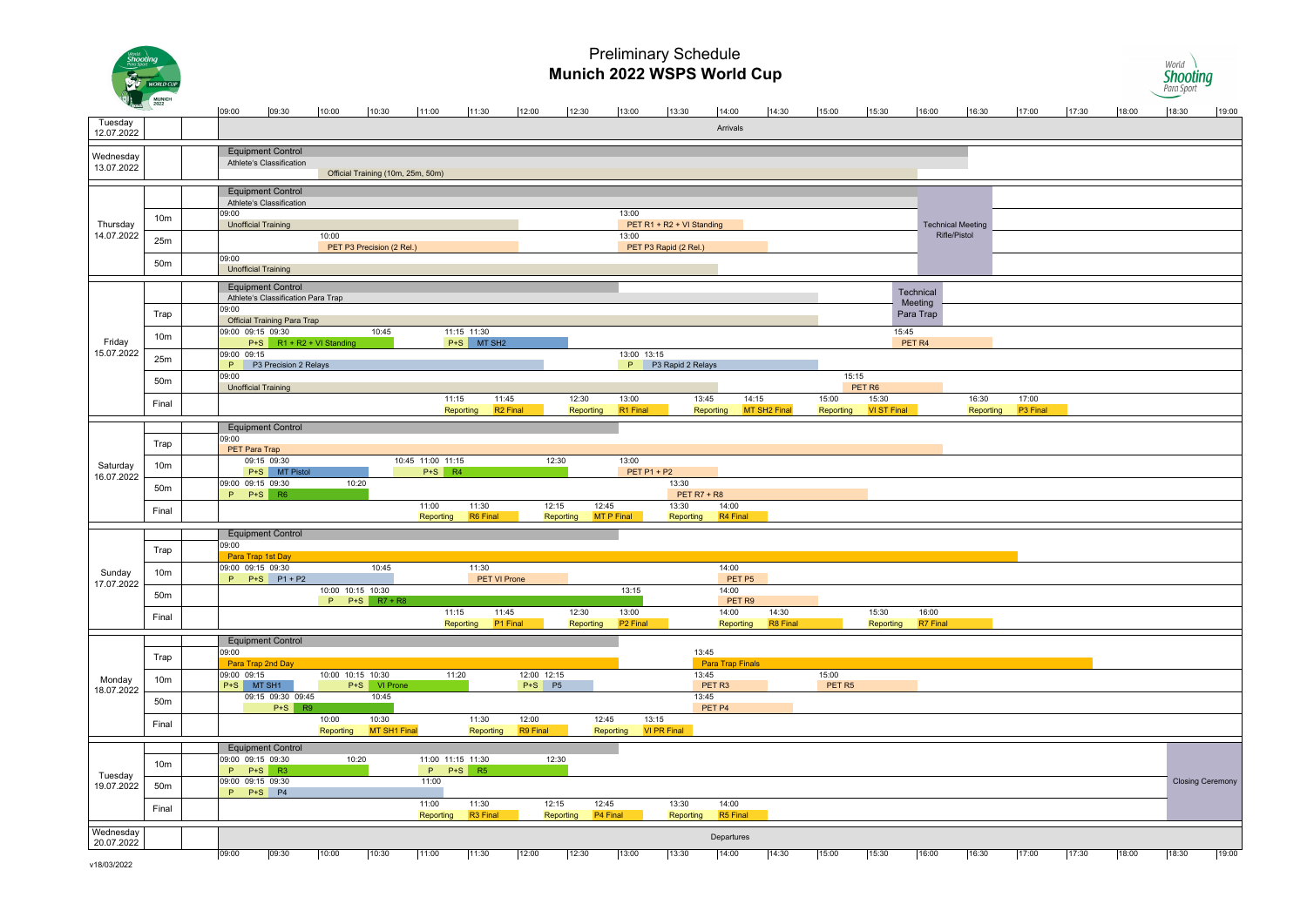



**General Information**

**Munich 2022 WSPS World Cup**

**12 – 20 July 2022**

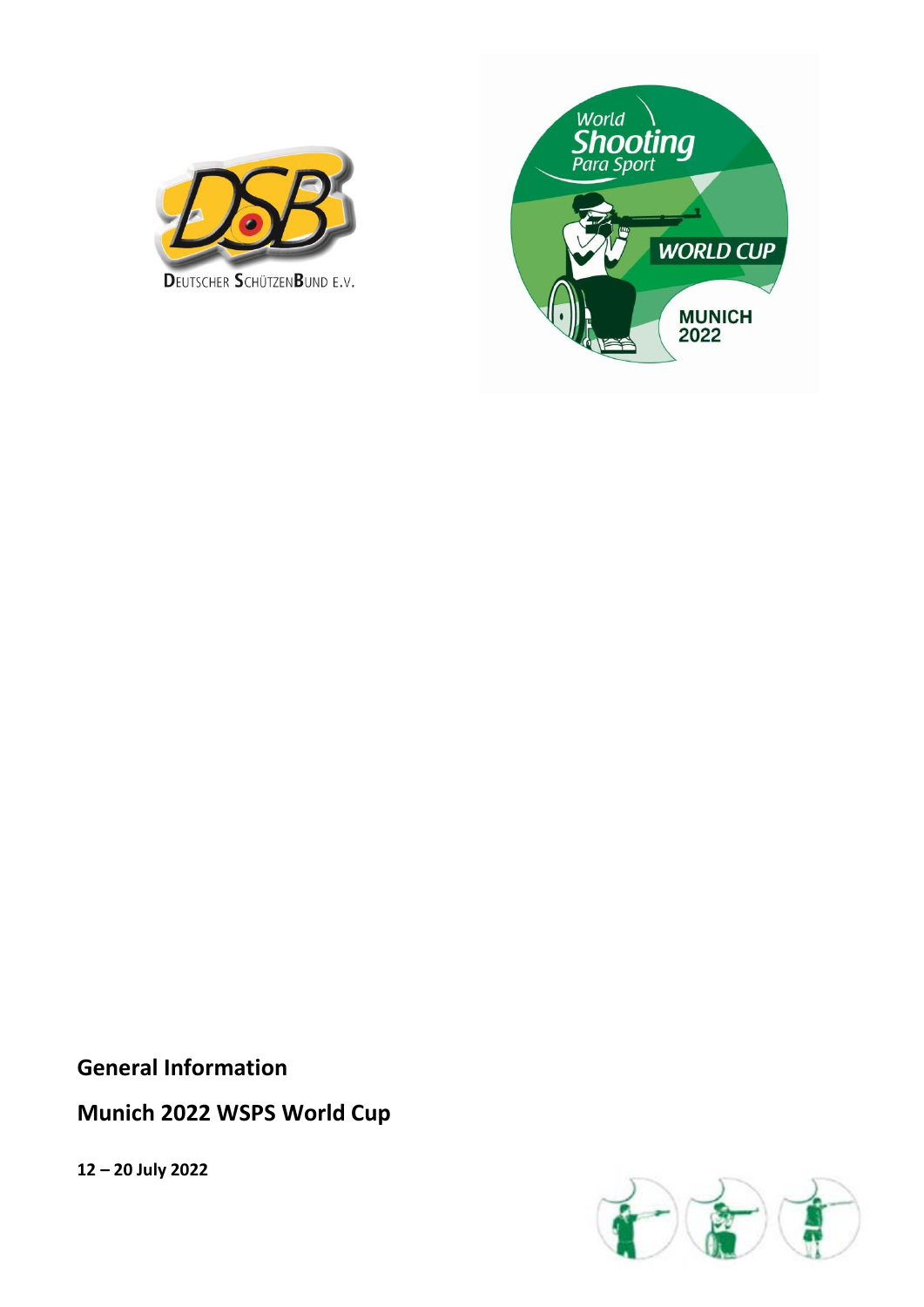



## **Contents**

|                | 1.1 |  |
|----------------|-----|--|
|                | 1.2 |  |
|                | 1.3 |  |
|                | 1.4 |  |
|                | 1.5 |  |
|                | 1.6 |  |
| $\mathbf{z}$   |     |  |
|                | 2.1 |  |
|                | 2.2 |  |
|                | 2.3 |  |
|                | 2.4 |  |
|                | 2.5 |  |
|                | 2.6 |  |
|                | 2.7 |  |
|                |     |  |
| $\overline{3}$ |     |  |
|                | 3.1 |  |
|                | 3.2 |  |
|                | 3.3 |  |
|                | 3.4 |  |
|                | 3.5 |  |
| 4              |     |  |
|                | 4.1 |  |
|                | 4.2 |  |
|                | 4.3 |  |
|                | 4.4 |  |
|                | 4.5 |  |
|                | 4.6 |  |
|                | 4.7 |  |

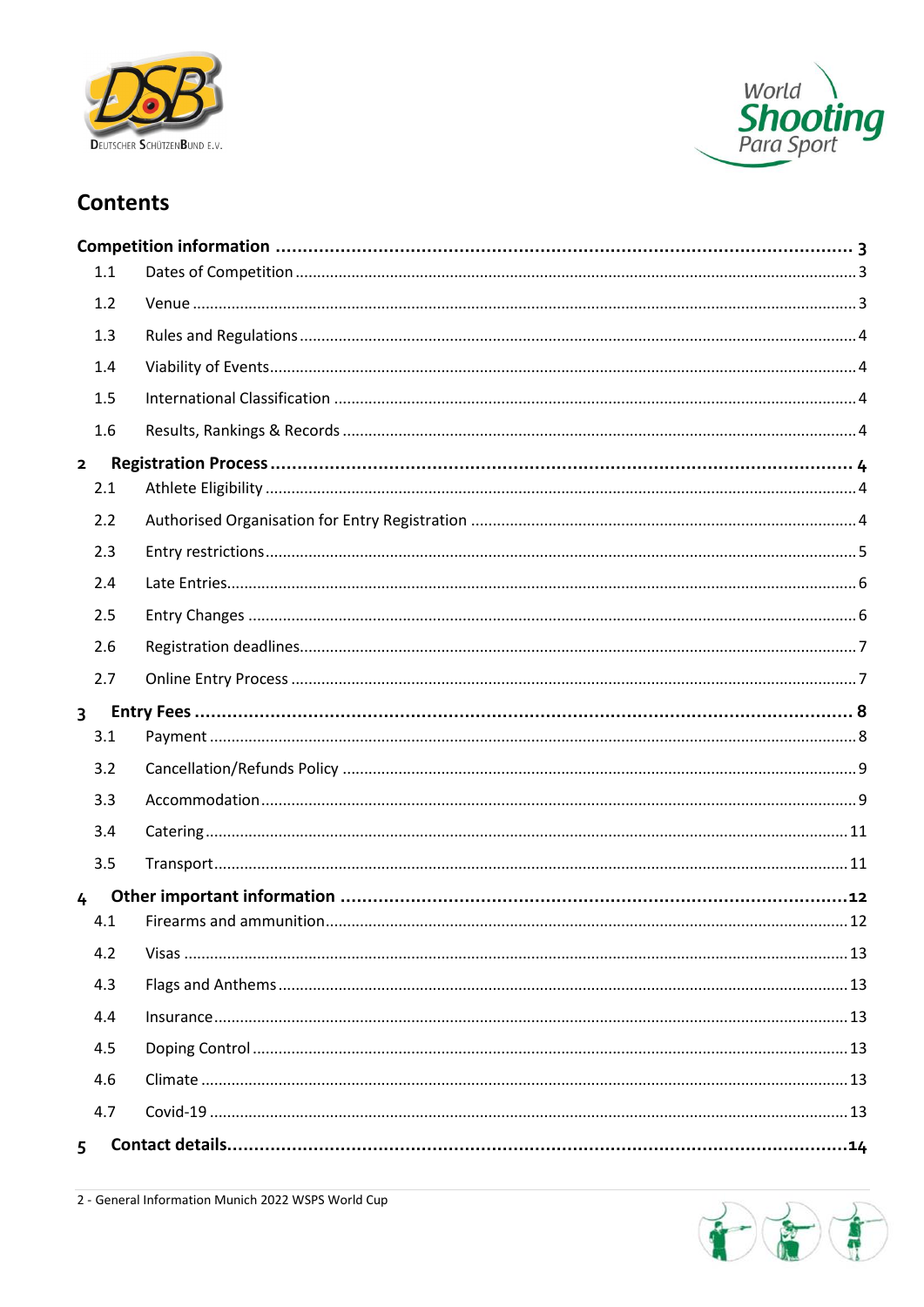



# <span id="page-3-0"></span>**Competition information**

German Shooting Sport and Archery Federation, Deutscher Schützenbund e.V. (DSB) and World Shooting Para Sport (WSPS) are pleased to invite you to the **Munich 2022 WSPS World Cup**. The competition will be held in Munich, Germany from 12-20 July 2022.

## <span id="page-3-1"></span>**1.1 Dates of Competition**

The Munich 2022 WSPS World Cup will be a Full **Programme** competition, featuring a full programme of events (P1-P5, R1-R9, Para Trap and Visually Impaired).

|                          | <b>Rifle/Pistol</b> |  | Shotgun          | <b>Visually Impaired</b> |  |
|--------------------------|---------------------|--|------------------|--------------------------|--|
| <b>Arrivals</b>          | 12 July 2022        |  |                  |                          |  |
| <b>International</b>     | $13 - 14$           |  | 15               | $13 - 14$                |  |
| <b>Classification</b>    | <b>July 2022</b>    |  | <b>July 2022</b> | <b>July 2022</b>         |  |
|                          | $13 - 15$           |  | $13 - 15$        | $13 - 15$                |  |
| <b>Equipment Control</b> | <b>July 2022</b>    |  | <b>July 2022</b> | <b>July 2022</b>         |  |
|                          | 14                  |  | 15               | 14                       |  |
| <b>Technical Meeting</b> | <b>July 2022</b>    |  | <b>July 2022</b> | <b>July 2022</b>         |  |
|                          | 14-19               |  | $15 - 19$        | $14 - 19$                |  |
| <b>Competition Dates</b> | <b>July 2022</b>    |  | <b>July 2022</b> | <b>July 2022</b>         |  |
| <b>Departures</b>        |                     |  | 20 July 2022     |                          |  |

## **Preliminary schedule**

The provisional timetable and events programme is attached. Please note there may be changes to the timetable once entries closed. The programme will be finalised and published following the final entries revision.

Finals will be conducted under current WSPS and ISSF rules in all events (except P5).

## <span id="page-3-2"></span>**1.2 Venue**

All events will be held at the following venue:

## **Olympia-Schießanlage Garching-Hochbrück**

Ingolstädter Landstraße 110 85748 Garching

Electronic targets will be used for all events for Rifle/Pistol (Qualification and Finals).

- 50 m range: 100 Electronic Targets, Polytronic
- 25 m range: 40 Electronic Targets, SIUS
- 10 m range: 100 Electronic Targets, Polytronic
- Final Hall: 20 Electronic Targets, SIUS

Para Trap will use 3-5 ranges equip with Rangemaster machines and Matarelli Electronic system.

3 - General Information Munich 2022 WSPS World Cup

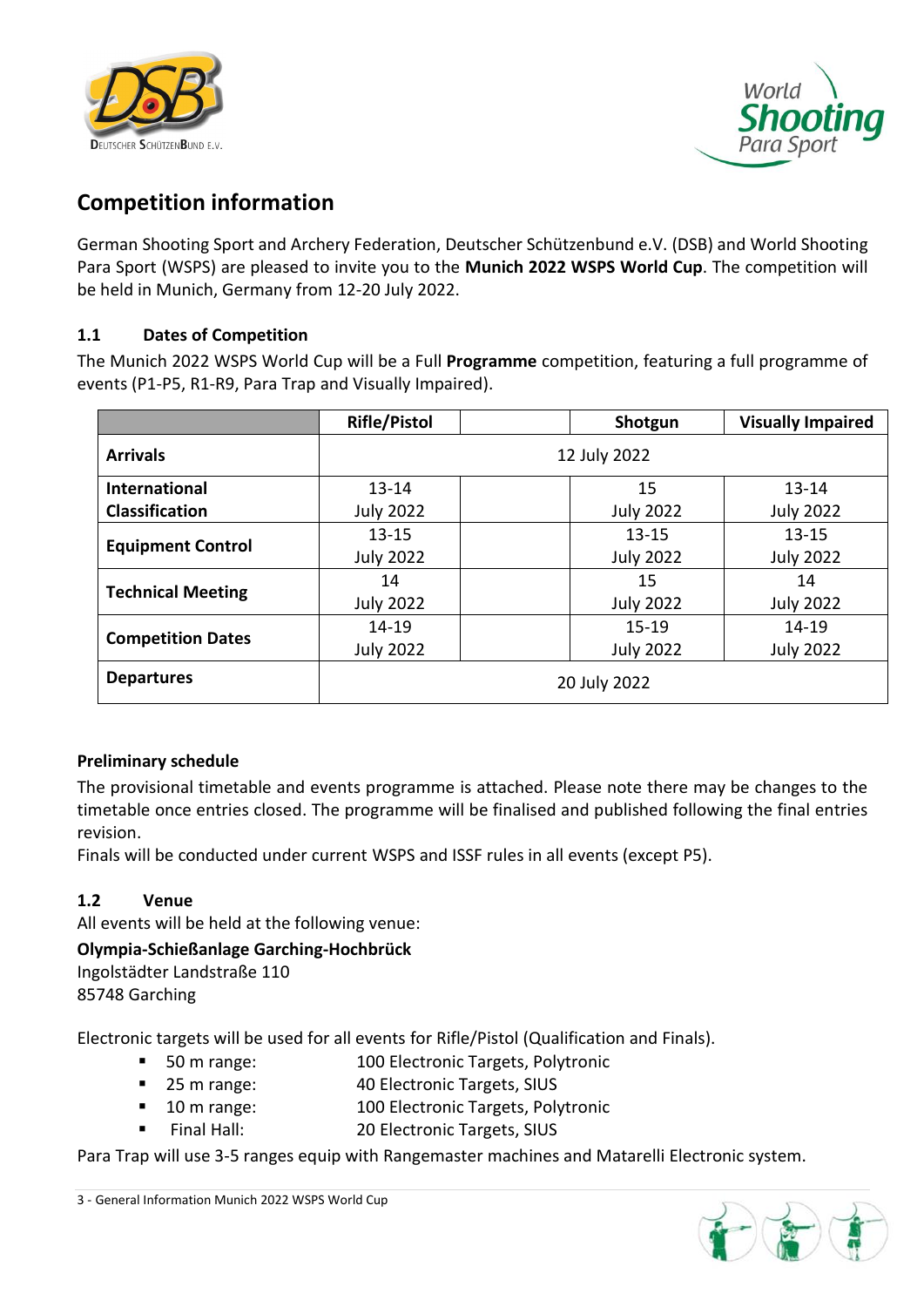



## <span id="page-4-0"></span>**1.3 Rules and Regulations**

The competition will be conducted under ISSF and WSPS Rules and Regulations. Finals in all events (except P5) will be conducted under WSPS and ISSF rules of 2021. If you require further information, please visit:

- **[WSPS](https://www.paralympic.org/shooting/rules-and-regulations/classification)**
- **[ISSF](http://www.issf-sports.org/theissf/rules.ashx)**

### <span id="page-4-1"></span>**1.4 Viability of Events**

Individual events are considered viable if there are athletes from a minimum of four (4) countries entered through the Entry by Name.

Team events will be considered viable if a minimum of three (3) eligible NPCs have entered teams through the Entry by Name (note: in cases where only 3 teams participate, medals will be awarded according to the minus-one rule).

The Mixed Team events will be considered viable if minimum of four (4) eligible Mixed teams have entered through the Entry by Name.

If an event fails to meet the above minimum viability criteria, it will be not considered viable and will be shot as an MQS event only.

#### <span id="page-4-2"></span>**1.5 International Classification**

International Classification will be conducted on 13-14 (Rifle/Pistol and Visual Impair) and 15 (Para Trap) July 2022. A detailed classification schedule will follow after the revision of the final entries by WSPS. At least 4 weeks prior to classification the athlete's completed IPC Medical Information Form and Classification Consent Form must have been uploaded to the athlete's SDMS profile, these forms can be found on the [WSPS website.](https://www.paralympic.org/shooting/teams/downloads)

#### <span id="page-4-3"></span>**1.6 Results, Rankings & Records**

After the competition is finished, results will be reviewed and published on the WSPS website and the Ranking and Records lists will be updated accordingly.

Only athletes that are licensed, have a sport class status Review (R) or Confirmed (C) and reach the rankings cut-off standard for the relevant event, will have their results recognised for ranking purposes. For further information see the [WSPS Rules and Regulations.](https://www.paralympic.org/sites/default/files/document/190228090519483_World+Shooting+Para+Sport+Technical+Rules+-+Regulations_2019.pdf)

## <span id="page-4-4"></span>**2 Registration Process**

#### <span id="page-4-5"></span>**2.1 Athlete Eligibility**

All entered athletes in the Munich 2022 WSPS World Cup must be licensed by the final entries deadline. Athletes' entries not meeting this criteria will be rejected by WSPS.

#### <span id="page-4-6"></span>**2.2 Authorised Organisation for Entry Registration**

All athletes must be entered by their respective NPCs or organisations authorised by WSPS and accepted by WSPS.

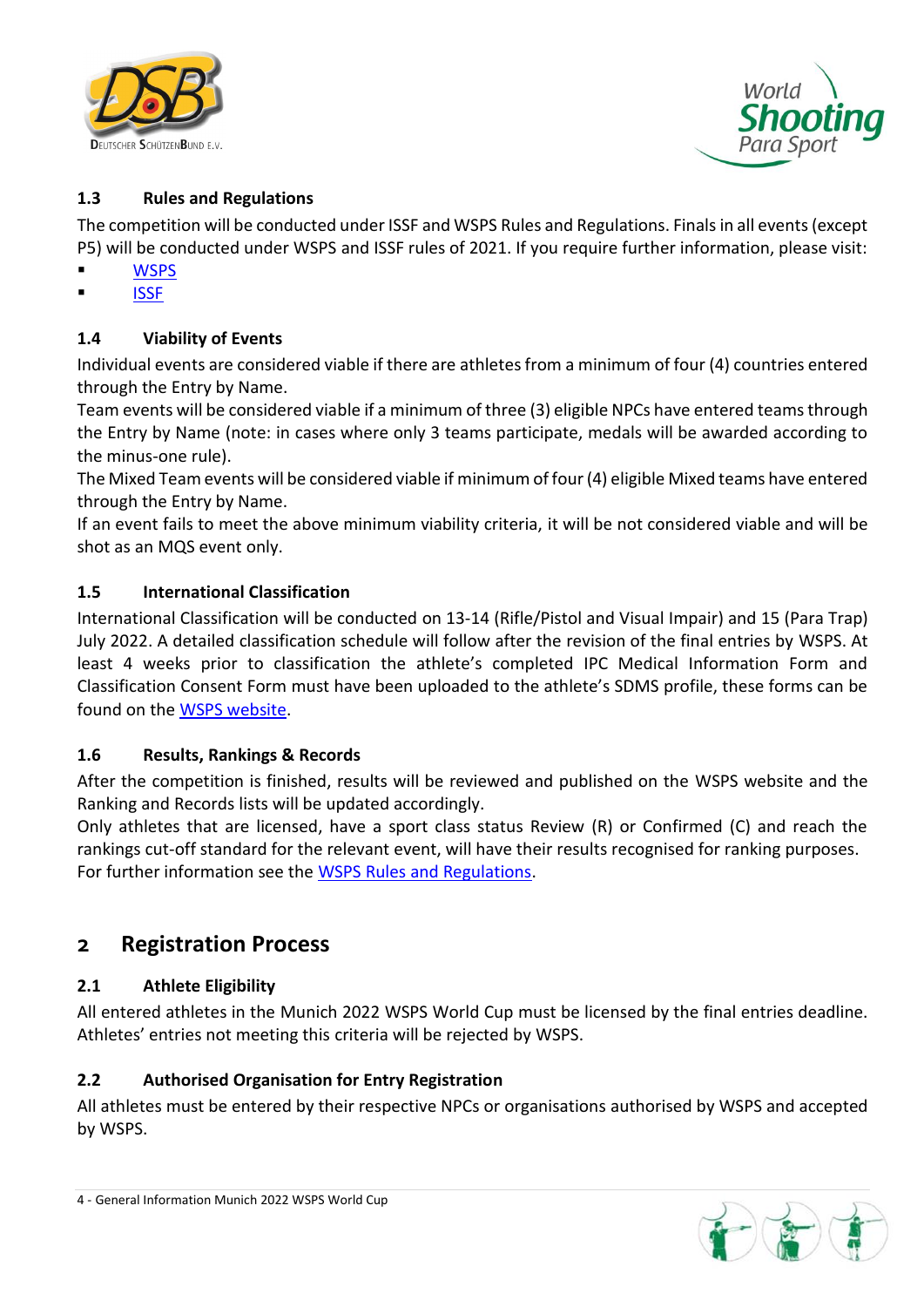



#### <span id="page-5-0"></span>**2.3 Entry restrictions**

#### **2.3.1 Maximum number of athlete entries per NPC per event**

The maximum entry per NPC is four (4) 'full' participants per event (athletes eligible to progress to the final, and to obtain records and ranking) if one is a junior in P1-P2, R1-R2 or R7-R8. If no junior athletes are entered, the maximum number of entries is three (3). In mixed events, the maximum number of entries per NPC is four (4) if one is a female or junior. If no female or junior athletes are entered, the maximum number of entries is three (3).

NPCs may additionally enter an unlimited number of 'MQS-only' athletes (athletes are eligible to obtain qualification scores to be recognised for MQS, but cannot progress to the event final or obtain records or rankings). However, in case of insufficient firing points this number may be restricted by WSPS, in a timely manner.

When entering more than 4 athletes to an event via the Online Entry System, the NPC should contact WSPS after making the online entries, confirming which athletes are to be entered as 'full' entry and which as 'MQS-only'.

The maximum entry per NPC for Mixed Team Events is two (2) Mixed teams.

#### **2.3.2 Maximum number of starts per event**

The maximum number of starts per event is the number of athlete entries that can be accepted per event; this calculation is based upon range capacity and the competition schedule.

If the maximum number of starts is reached during the Final Entry Process:

(1) the number of 'MQS-only' entries may be limited to allow space for entry of 'full' participants;

(2) a 'waiting list' may be established, and in case of subsequent entry cancellations, entries from the waiting list will be accepted on a first-come-first-served basis.

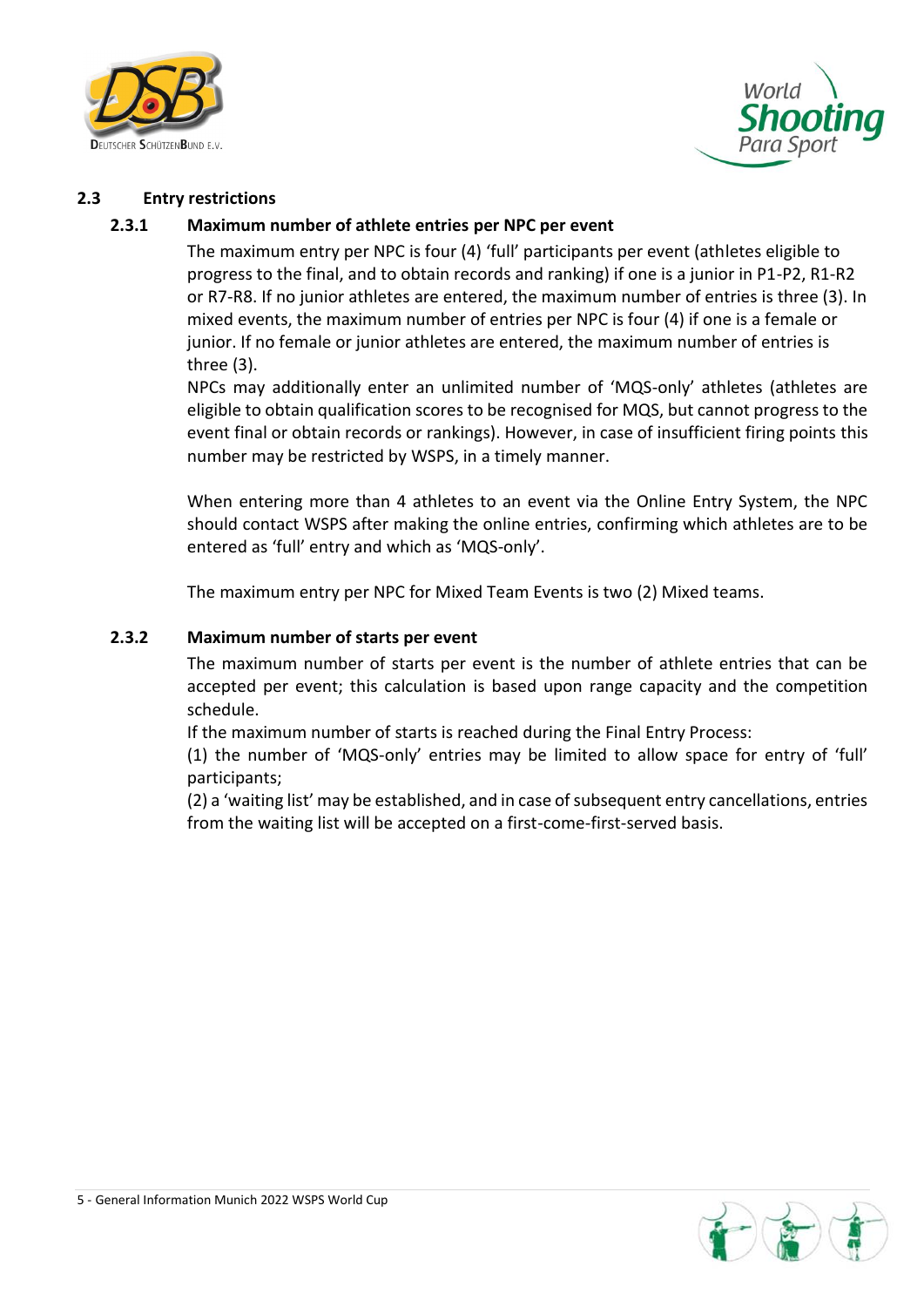



| Event                                   | <b>Number of Relays</b> | <b>Maximum number of starts</b> |  |
|-----------------------------------------|-------------------------|---------------------------------|--|
| R1 (Men's 10m Air Rifle Standing SH1)   | 1                       | 40                              |  |
| R2 (Women's 10m Air Rifle Standing SH1) | 1                       |                                 |  |
| R3 (Mixed 10m Air Rifle Prone SH1)      | 1                       | 66                              |  |
| R4 (Mixed 10m Air Rifle Standing SH2)   | 1                       | 66                              |  |
| R5 (Mixed 10m Air Rifle Prone SH2)      | 1                       | 66                              |  |
| R6 (Mixed 50m Rifle Prone SH1)          | 1                       | 70                              |  |
| R7 (Men's 50m Rifle 3 Positions SH1)    | 1                       |                                 |  |
| R8 (Women's 50m Rifle 3 Positions SH1)  | 1                       | 50                              |  |
| R9 (Mixed 50m Rifle Prone SH2)          | 1                       | 70                              |  |
| P1 (Men's 10m Air Pistol SH1)           | 1                       |                                 |  |
| P2 (Women's 10m Air Pistol SH1)         | 1                       | 66                              |  |
| P3 (Mixed 25m Pistol SH1)               | $\overline{2}$          | 50                              |  |
| P4 (Mixed 50m Pistol SH1)               | 1                       | 50                              |  |
| P5 (Mixed 10m Air Pistol Standard SH1)  | 1                       | 40                              |  |
| TR1 (Trap Seated)                       | N/A                     |                                 |  |
| TR2 (Trap Lower Limb)                   | N/A                     | 60                              |  |
| TR3 (Trap Upper Limb)                   | N/A                     |                                 |  |
| VI-S (Visually Impaired Standing)       | 1                       | 20                              |  |
| VI-P (Visually Impaired Prone)          | 1                       | 50                              |  |

#### <span id="page-6-0"></span>**2.4 Late Entries**

Late Entry Requests (submitted after the Final Entry by Name deadline) will only be considered if they are received by WSPS at least Two (2) weeks before the official arrival day.

Such entries may be accepted at the discretion of the LOC and WSPS; however a Late Entry Fee of **EUR 100** will be charged per additional athlete start. The Late Entry Fees will be invoiced to NPC by the LOC.

#### <span id="page-6-1"></span>**2.5 Entry Changes**

**2.5.1 Replacement entries** may be accepted in the same event only due to injury or medical reason. The NPC must submit a valid medical report to WSPS office for approval. The Organising Committee must also approve if such late changes can be accommodated (e.g. firearms import arrangements). Refer to WSPS Appendix 2 – 5.3.1.

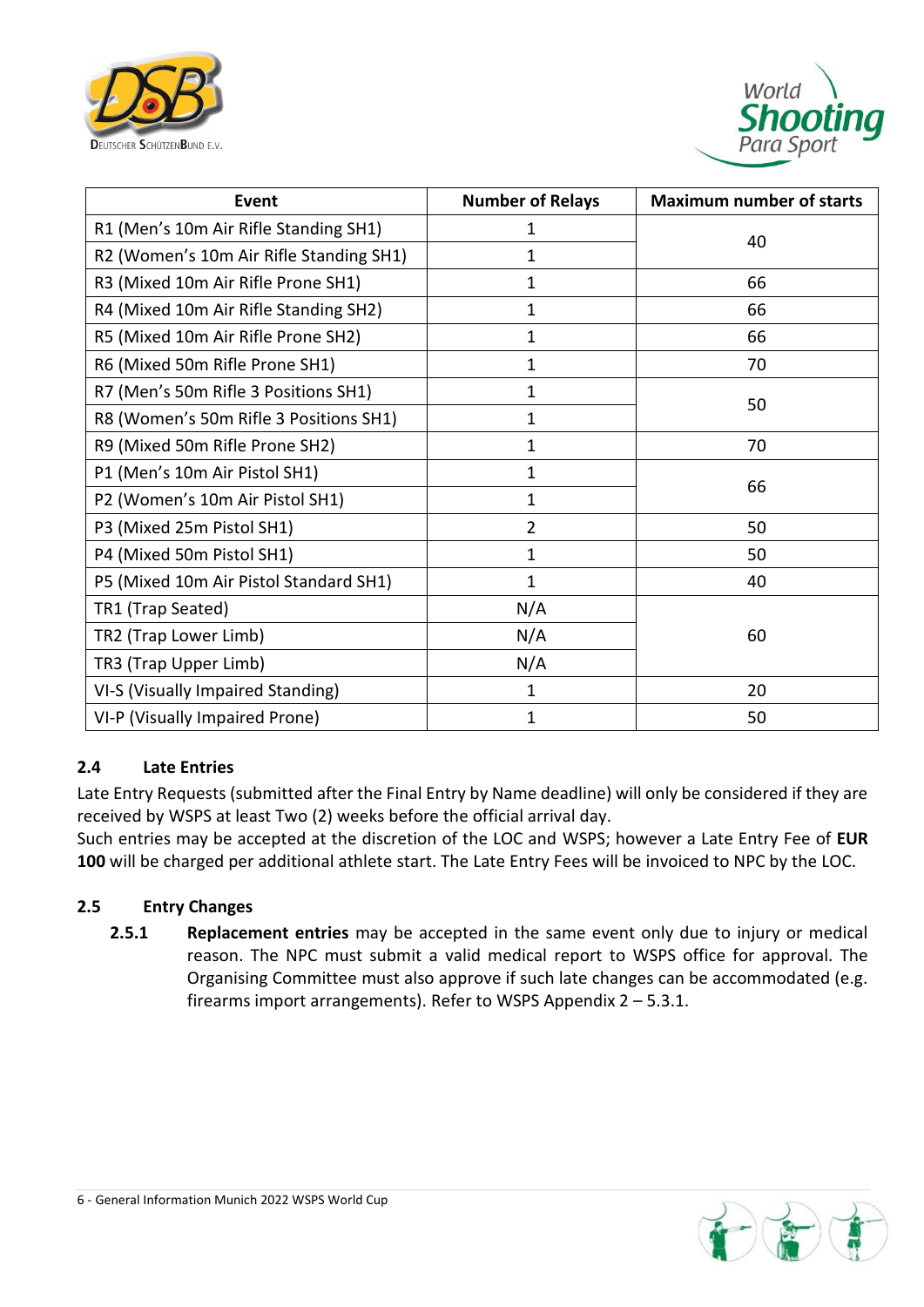



### <span id="page-7-0"></span>**2.6 Registration deadlines**

The Registration deadlines (midnight CET ['Bonn-time'] on the dates given) for the competition shall be as follows:

| 12 May 2022         | First Entry (by number) Deadline, via the IPC Online Entry System<br><u>(www.paralympic.org/entries)</u> .<br>NPCs must submit the total number of athletes and team officials participating,<br>and the number of entries estimated per individual and team event. |  |  |  |  |
|---------------------|---------------------------------------------------------------------------------------------------------------------------------------------------------------------------------------------------------------------------------------------------------------------|--|--|--|--|
| 12 May 2022         | Preliminary Hotel Reservation using the forms preliminary hotel reservation<br>form.                                                                                                                                                                                |  |  |  |  |
| 13 May 2022         | Opening of the Final Entry (by name), via the IPC Online Entry System<br>(www.paralympic.org/entries).                                                                                                                                                              |  |  |  |  |
| 31 May 2022         | Final Hotel Reservation using the forms final hotel reservation form.                                                                                                                                                                                               |  |  |  |  |
| <b>12 June 2022</b> | <b>Final Entry (by name) Deadline, including submission of the Final Entry Booking</b><br>Forms (including Firearms information and visa support form).<br>Final Rooming List using the final rooming form.                                                         |  |  |  |  |
| 15 June 2022        | <b>Transfer of Payment Deadline for hotels.</b>                                                                                                                                                                                                                     |  |  |  |  |
| 05 July 2022        | <b>Transfer of Payment Deadline for entry.</b>                                                                                                                                                                                                                      |  |  |  |  |

#### <span id="page-7-1"></span>**2.7 Online Entry Process**

The online entry system can be accessed via the following link: [www.paralympic.org/entries](http://www.paralympic.org/entries)

The log-in details are the same username and password used for the SDMS account. If you do not have access to the SDMS/Online Entry System, please contact your NPC. The NPC will be able to make the online entry on your behalf.

NOTE: All updated information or requested should be communicated to the LOC through the Final Entry forms ONLY (sent via email) and not only by email text.

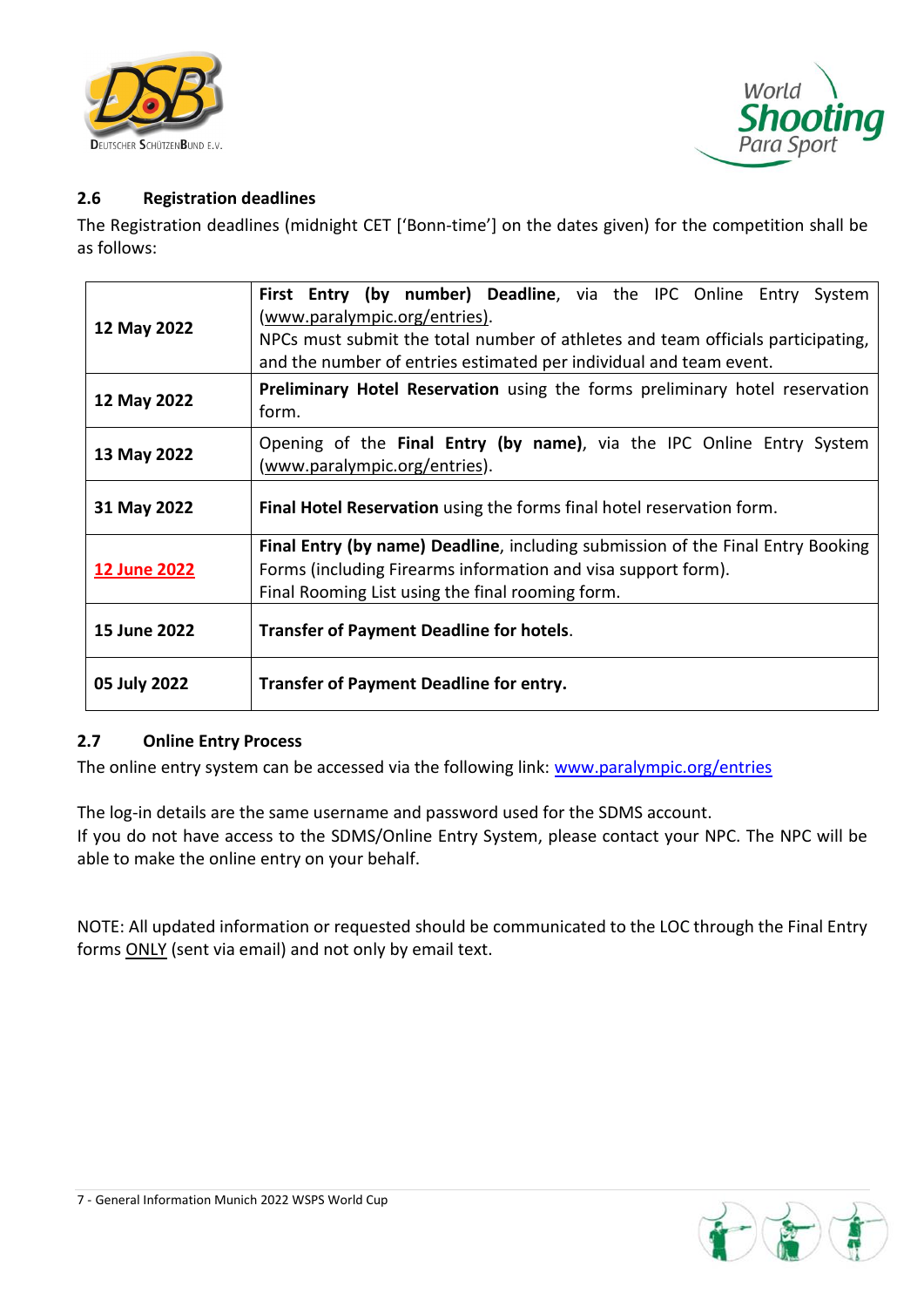



## <span id="page-8-0"></span>**3 Entry Fees**

The Entry Fees will be invoiced to NPCs following the Final Entry Deadline and can be paid by NPCs to the LOC in conjunction with the Basic Entry Fee invoice.

| <b>EUR 190</b> | Event individual Entry Fees (per start, per athlete)          |
|----------------|---------------------------------------------------------------|
| <b>EUR 120</b> | Mixed team Entry fees (per team)                              |
| <b>EUR 50</b>  | Officials Entry Fees (team leader, assistant, medical, press) |
| <b>EUR 25</b>  | Gun import fee per country                                    |
| <b>EUR 100</b> | Late Entry Fees (per start)                                   |
| EUR 8          | Para Trap training round (on site)                            |

### <span id="page-8-1"></span>**3.1 Payment**

All payments must be made by no later than **15 June 2022**. Please ensure that correct invoice numbers are referenced when making payment.

| <b>Account Name:</b> | German Shooting Sport Federation / Deutscher<br>Schützenbund e.V. |
|----------------------|-------------------------------------------------------------------|
| <b>Bank:</b>         | Wiesbadener Volksbank                                             |
| <b>IBAN:</b>         | DE16 5109 0000 0008 8088 80                                       |
| <b>BIC:</b>          | <b>BIC WIBADESW</b>                                               |

**NOTE: All fees must be paid by bank transfer in euros (EUR). Any bank fees or charges MUST be paid by the payee on top of the balance at the time of payment. Any outstanding fees must be paid prior to the collection of start numbers.**

Following the Entry by Number deadline you will receive a separate invoice notifying the Event Entry Fees (Individual & Team), however both invoices can be paid to the LOC together (please reference BOTH invoice numbers when processing payment).

**Please be aware that there is no ATM or bank on the shooting range or close nearby.** 

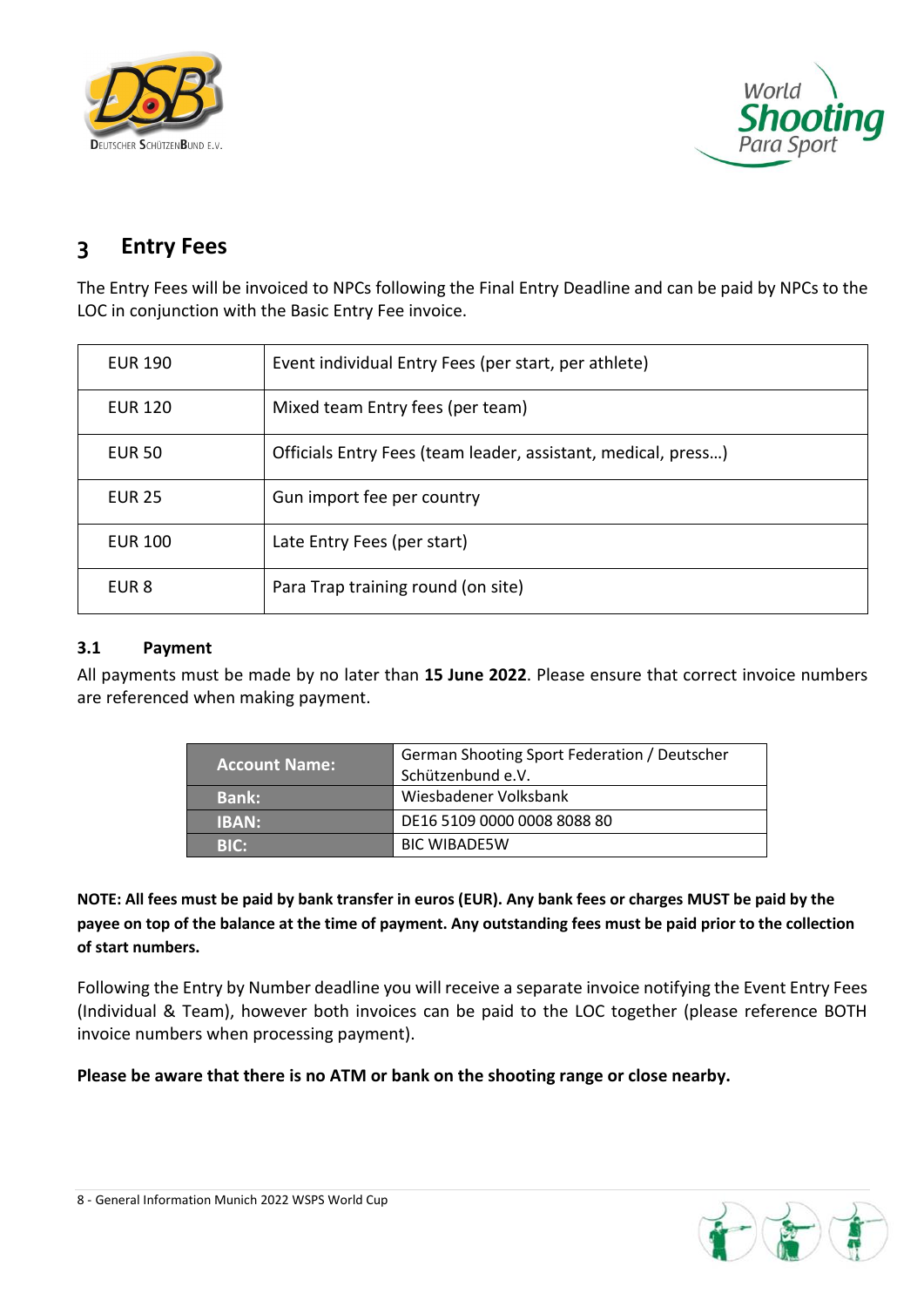



### <span id="page-9-0"></span>**3.2 Cancellation/Refunds Policy**

| <b>Cancellations until the Final Entry Deadline</b> | Full refunds will be given (excluding bank charges, if |  |  |  |
|-----------------------------------------------------|--------------------------------------------------------|--|--|--|
| 11 June 2022                                        | payment transfers were already made).                  |  |  |  |
| <b>Cancellations between</b>                        | Partial refunds will be given (teams will be liable to |  |  |  |
| 11 June and 15 June 2022                            | pay 50% of the basic entry fee for any cancelled       |  |  |  |
|                                                     | participants).                                         |  |  |  |
| <b>Cancellations from</b>                           | No refunds will be given (teams will be liable to pay  |  |  |  |
|                                                     | 100% of the basic entry fee for any cancelled          |  |  |  |
| <b>15 June 2022</b>                                 | participants).                                         |  |  |  |

### <span id="page-9-1"></span>**3.3 Accommodation**

All room rates are calculated per person / per night. All room rates include the current German VAT. Please note that in case of an increase of the VAT, we must increase the room rates as well.

#### **H2-Hotel Munich Olympiapark\*\*\***

EUR 114.00 / single incl. breakfast

EUR 75.00 / double incl. breakfast

The Hotel is located in the north of Olympiapark and next to the Metro station. It can be reached easily by car or public transport. The hotel will impress you with its comfortable guest rooms, which can host up to 6 people, its modern furnishings, and a wide range of gastronomic offerings. Parking spaces and electric filling stations ensure trouble-free arrival and departure. All public hotel areas as the bar, restaurant or lobby are handicapped accessible. The hotel restaurant offers international and regional dishes. Buffet breakfast is included.

7 rooms are barrier free and accessible for wheelchair users. The public hotel areas are accessible for wheelchairs users.

#### **The Rilano Munich\*\*\*\***

EUR 126.00 / single incl. breakfast

EUR 85.00 / double incl. breakfast

This preferred hotel in Munich Schwabing is a 4 star hotel that is combined with many facilities for shopping, dining and relaxing. The hotel offers 150 modern rooms, all well equipped with direct dial telephone, mini bar, TV and internet access. Most are air conditioned. A subway station is about 5 minutes away from the hotel. From there you can reach the city centre in about 15 minutes. All public hotel areas as the bar, restaurant and lobby are handicapped accessible. The hotel restaurant offers international and regional dishes. Buffet breakfast is included.

3 rooms are barrier free and accessible for wheelchair users.

Other rooms accessible for wheelchairs users, bathroom is not barrier free. The public hotel areas are accessible for wheelchairs users.

9 - General Information Munich 2022 WSPS World Cup

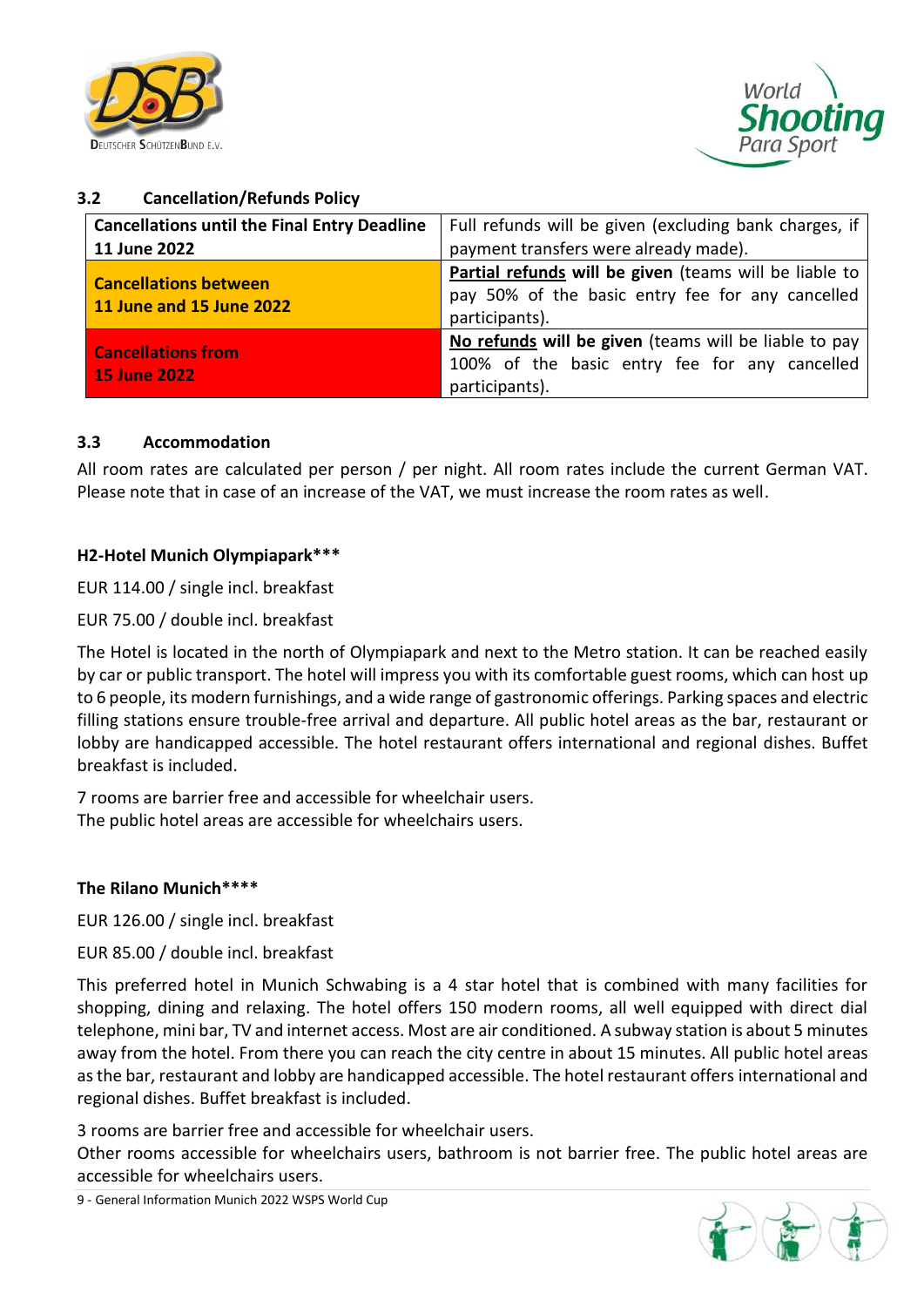



### **Abasto Hotel Munich Feldmoching\*\*\***

EUR 85.00 / single incl. breakfast

EUR 70.00 / double incl. breakfast

Situated in a suburb of Munich. The City Centre is reachable within 4km, Abasto Hotel München Feldmoching features allergy-free rooms, a restaurant, free WiFi throughout the property and a bar. This 3-star hotel offers an ATM and a tour desk. Private parking is available on site. The hotel will provide guests with air-conditioned rooms offering a desk, a safety deposit box, a flat-screen TV and a private bathroom with a shower. A buffet breakfast is available each morning at the accommodation.

2 rooms barrier free for wheelchair users, 12 rooms are mostly barrier free and accessible for to wheelchair users. All public hotel areas are accessible for wheelchairs users.

Preliminary Hotel Reservation must be submitted by **12 May 2022.**

Final Hotel Reservations must be submitted by **31 May2022.**

Final Rooming List must be submitted by **12 June 2022.**

Hotels can be booked over the travel agency "hk travel plus GmbH" and will be booked in the order reservations are received at the travel agency. All hotel rooms must be registered over the IPC system. The travel agency "hk travel plus GmbH" will send a confirmation to each delegation.

Reservations can only be considered after a deposit of 80% has been received by the travel agency by 31 May 2022. Payment within the stated deadline is absolutely required, otherwise we cannot guarantee accommodation in the official hotels.

In case of cancellation after 31 May 2022 and/or a no-show the travel agency will charge a cancellation fee of 100% of the costs for all nights and rooms you have booked.

Your receipt for payment (only for accommodation) must be presented to the travel agency upon arrival in Munich. For any changes in reservation please contact the travel agency hk travel plus.

The 80 % deposit for the accommodation must be transferred to the following bank code:

**HK Travel Plus GmbH**  Volksbank Alzey-Worms eG IBAN DE 15 5509 1200 0080 518307 BIC GENODE61AZY

PLEASE DO NOT MAKE HOTEL PAYMENTS TO WSPS OR THE ORGANIZING COMMITTEE.

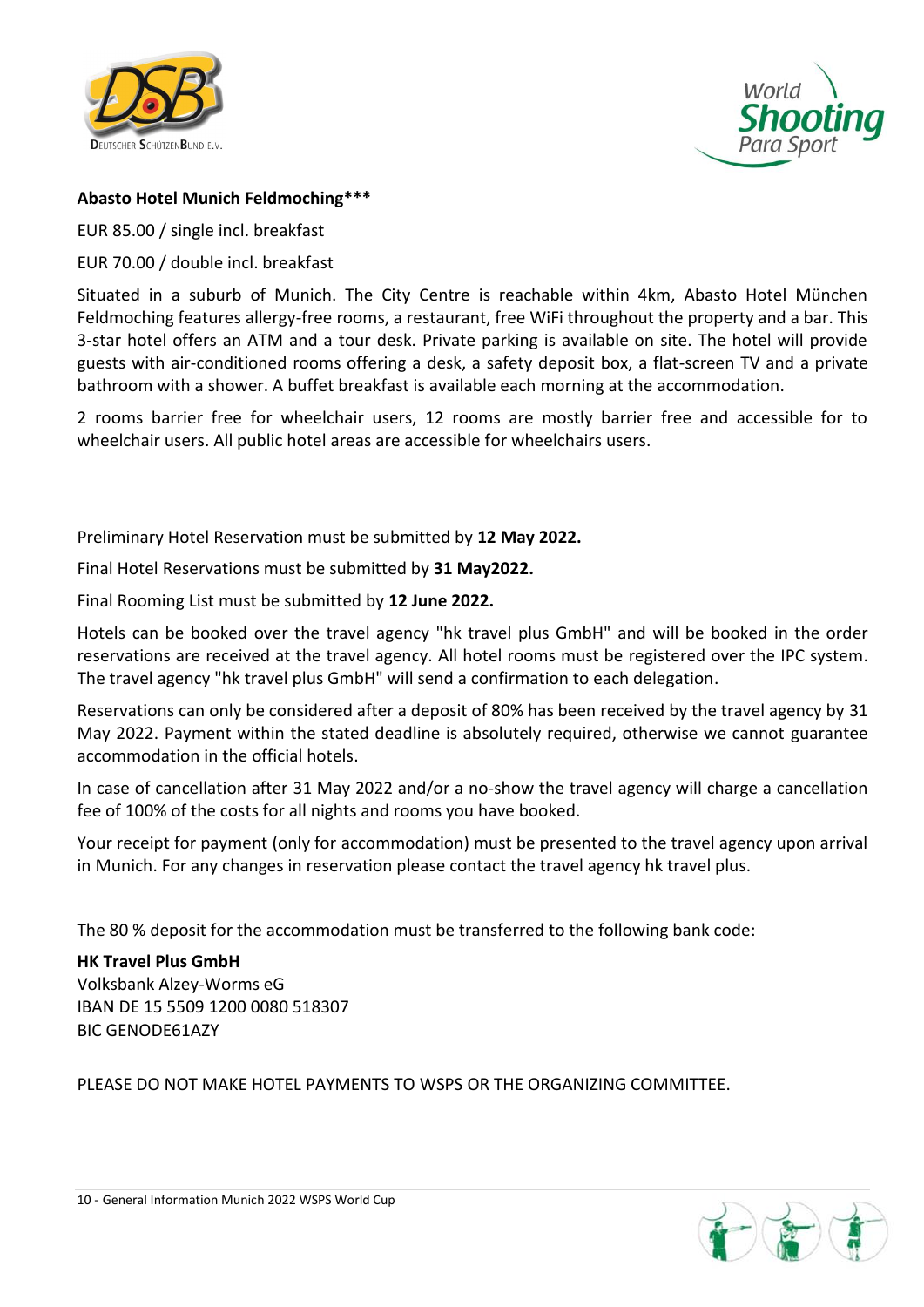



### **Travel Agency Contact:**

hk travel plus GmbH Mrs. Birgit Huhn Frauenlobstraße 97 55118 Mainz, Germany Phone: +49-6131-217098-0 Fax: +49-6131-217098-20 E-mail: [birgit.huhn@hktravelplus.de](mailto:birgit.huhn@hktravelplus.de)  Web: [www.hktravelplus.de](http://www.hktravelplus.de/)

#### <span id="page-11-0"></span>**3.4 Catering**

There is a restaurant on the shooting range that offers regional cuisine and beverages.

Average meal costs around 12-25 Euros per person including one beverage.

#### <span id="page-11-1"></span>**3.5 Transport**

The closest airport is the Munich Airport (MUC) Franz-Josef-Strauß.

There will be no airport transfer and no shuttle service between the hotels and the shooting range.

Individual airport transfers or transportation to the venue can be arranged upon request and must be covered by NPC. Please contact out travel agency.

#### **Travel Agency Contact:**

hk travel plus GmbH Mrs. Birgit Huhn Frauenlobstraße 97 55118 Mainz, Germany Phone: +49-6131-217098-0 Fax: +49-6131-217098-20 E-mail: [birgit.huhn@hktravelplus.de](mailto:birgit.huhn@hktravelplus.de)  Web: [www.hktravelplus.de](http://www.hktravelplus.de/)

At the Airport Munich there are several car rentals: **[https://www.munich-airport.com/rental-cars-](https://www.munich-airport.com/rental-cars-4174482)[4174482](https://www.munich-airport.com/rental-cars-4174482)**

**IMPORTANT: No firearms and ammunition transport is allowed by railway or other public transport facilities.**

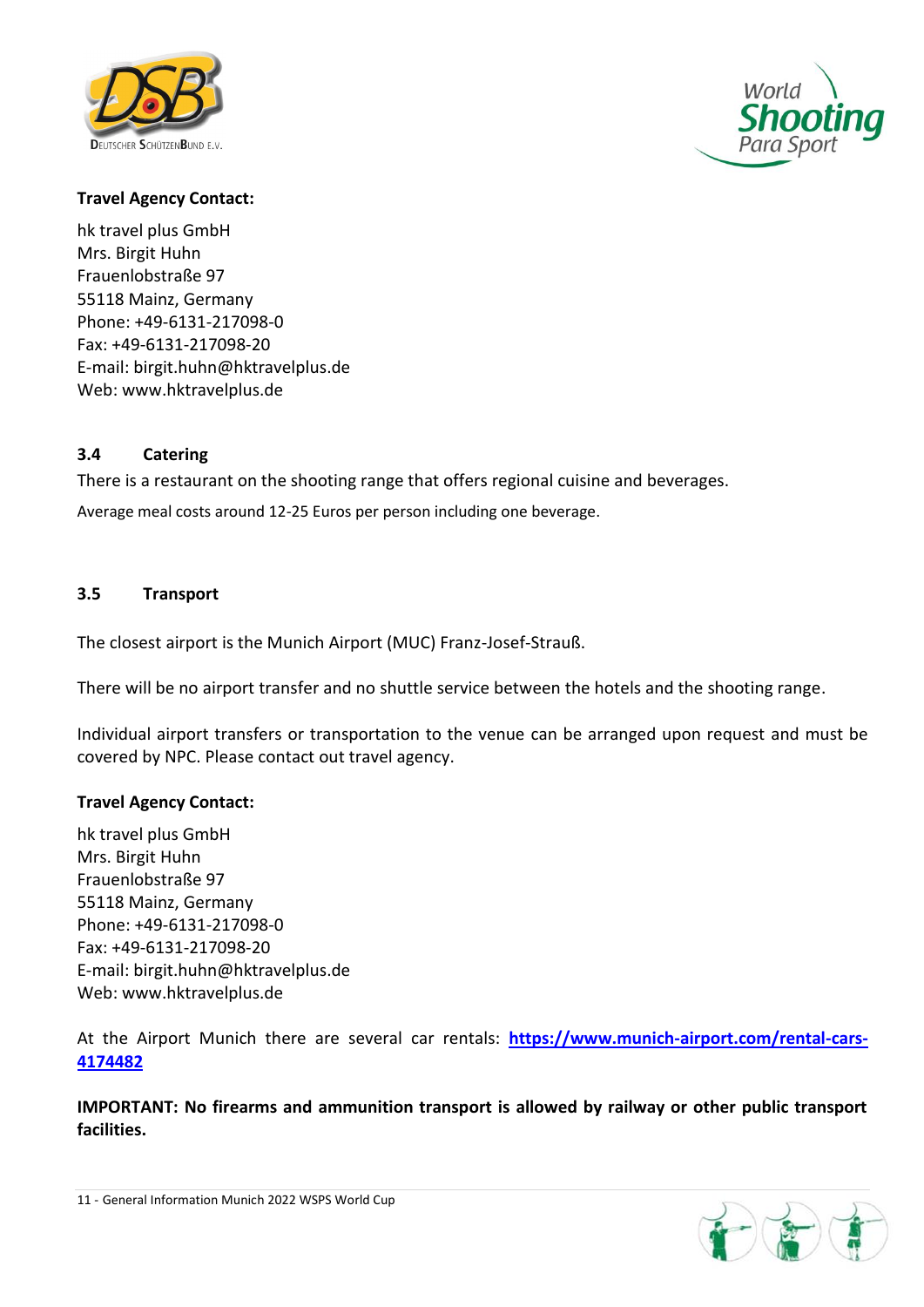



## <span id="page-12-0"></span>**4 Other important information**

### <span id="page-12-1"></span>**4.1 Firearms and ammunition**

### **Gun License**

You do **not** have to declare **air guns** and the proper ammunition at all, if they conform to the international standard. Please note: To import air guns without an auxiliary permission, they must have the international embossing / stamping "F".



Owners of an **European Firearms Passport (EFP)** may even import their small bore guns **without** an auxiliary permission to Germany.

All nations that do **not** belong to the **European Union** must use the provided online registration to **register their small bore** rifles and pistols as well as the proper ammunition.

Please fill out the forms (form 02 and 03) and send them by the set deadline: **31 May 2022.**

The LOC will not be responsible with the German Police for any incorrect information provided by the NPC related to firearms and ammunitions.

Any request to change Firearms and ammunitions details after the deadline will not be granted.

All NPCs are requested to check with their official airline all the required documents pertaining to import/export of firearm and ammunition.

#### **Gun Permission Fee**

The charge for an approved firearms and ammunition declaration is **EUR 25.00 per federation**. These fees must be paid together with the entry fees to the Organizing Committee.

#### **Transportation and Storage**

The armoury (firearms storage) is located at the shooting range; but unfortunately not accessible for wheelchairs. In case you need assistance, staff will be there to help you out.

The armory will be open from 11 to 20 July 2022 ONLY.

#### **Arrival:**

Upon your arrival in Germany (Munich), all guns and ammunition must be transported to the Olympic Shooting Range **in the most direct way**. All federations entering Germany with the General Permission must store their arms and ammunition on the Olympic Shooting Range **ONLY**.

#### **Departure:**

All arms and ammunition must be removed from the armory to the airport **in the most direct way**. Even owners of an European Firearms Passport must pick up their arms and ammunition at the armory at time of departure, not earlier. Please keep in mind, that in Germany even owners of an European Firearms Passport are not allowed to leave their arms and ammunition unattended.

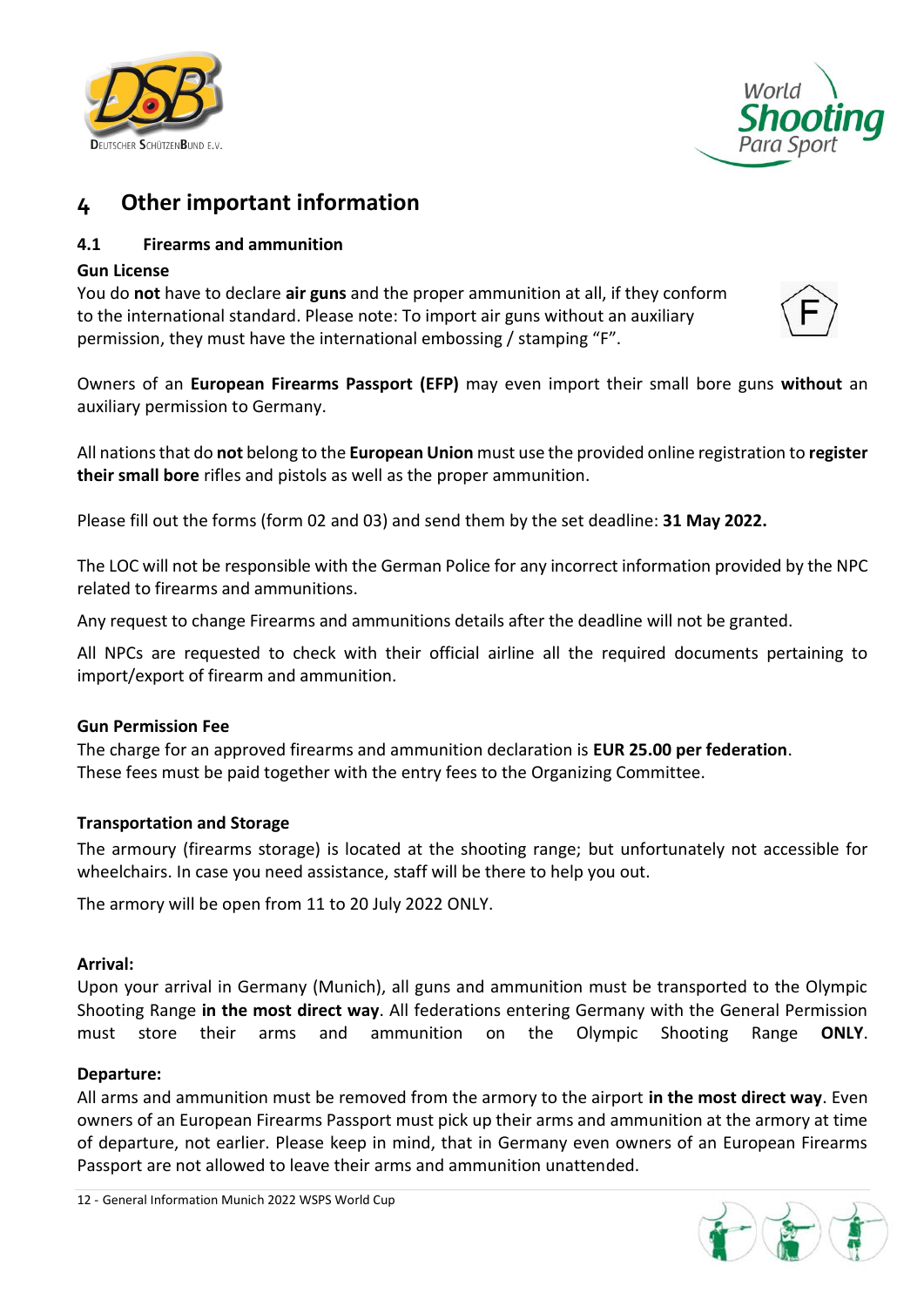



It is not allowed to take any arms and ammunition out of the shooting range and especially not to the hotel. This German law also must be followed strictly by nations that are in the possession of an European Firearms Passport. The armory will be checked every evening to be sure all guns are returned.

### <span id="page-13-0"></span>**4.2 Visas**

**NPCs are responsible to obtain a Visa if required**. You can visit the German [immigration](https://www.auswaertiges-amt.de/en/visa-service) website to check if you require a visa to enter Germany.

To request an Official Letter of Invitation from the LOC, to aid with your visa application process, please send the visa support form (FORM 1) to the LOC with the following details :

- 1. Full name as in passport
- 2. Function in the team
- 3. Passport number
- 4. Passport expiry date
- 5. Copy of passport (clear to see)

#### <span id="page-13-1"></span>**4.3 Flags and Anthems**

All participating teams are requested to bring with them their **national anthem in digital format** (preferably MP3; maximum length = 50 seconds) and at least **one (1) national flag** (approx. size 150 cm x 100 cm).

#### <span id="page-13-2"></span>**4.4 Insurance**

Please kindly note that all team members (including competitors, technical staff, officials and supporters) attending this event are kindly requested to ensure they have personal, medical and travel insurance as the event will not indemnify individual claims.

The LOC will not cover any illness cases.

#### <span id="page-13-3"></span>**4.5 Doping Control**

Doping control will be conducted according to the IPC Anti-Doping Code.

#### <span id="page-13-4"></span>**4.6 Climate**

The temperature in July in Munich is between min. 12°C and max. 30°C.

#### <span id="page-13-5"></span>**4.7 Covid-19**

Guidelines form German government and WSPS will be followed to make this event as safe as possible.